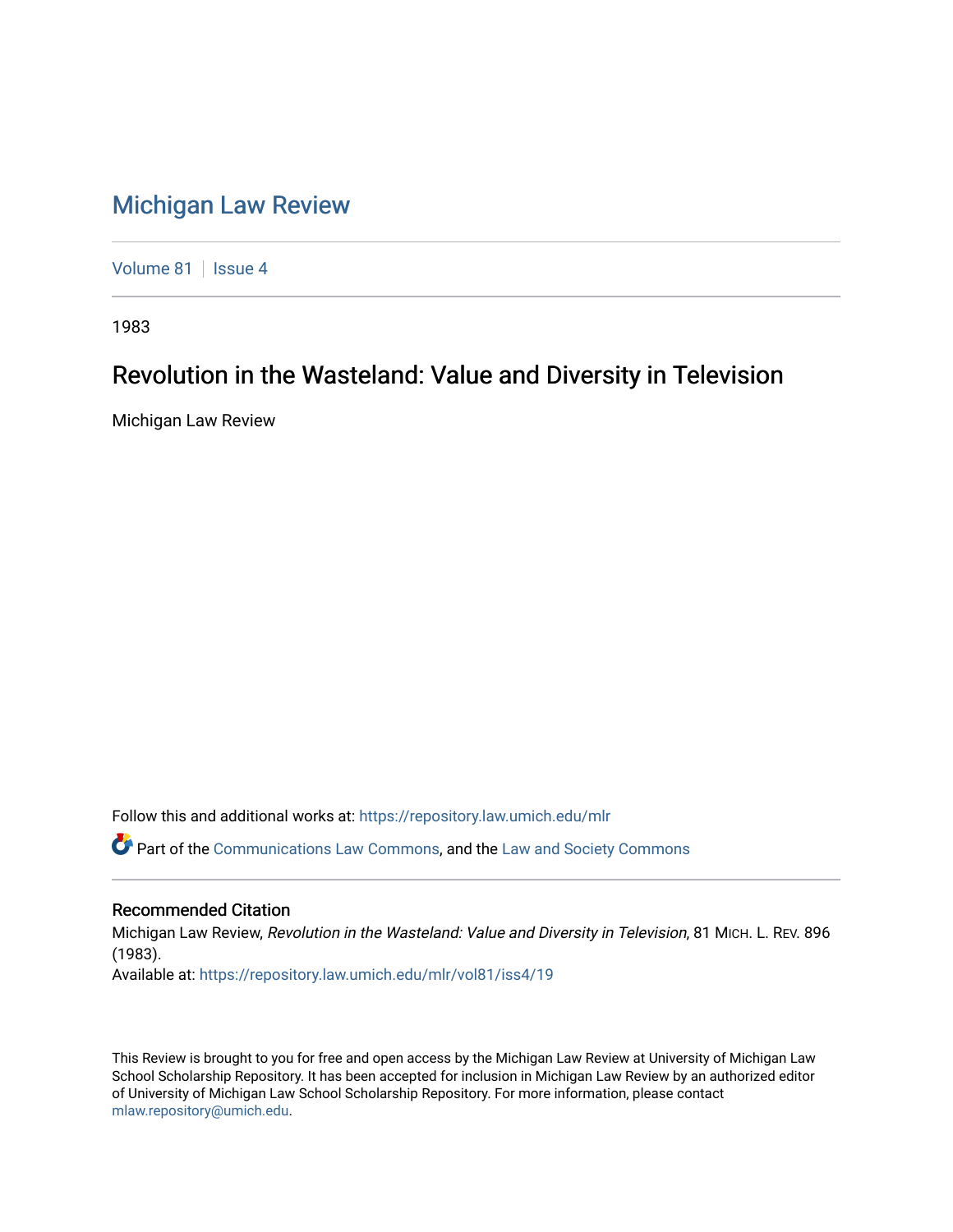REVOLUTION IN THE WASTELAND: VALUE AND DIVERSITY IN TELE-VISION. By *Ronald A. Cass.* Charlottesville: University Press of Virginia. 1981. Pp. viii, 240. \$10.

This, the purported age of deregulation, could hardly be a more opportune time for a critical assessment of the history and rationale for government control of the media. *Revolution in the Wasteland,* authored by Ronald A. Cass, provides just such a study  $-$  important and insightful in its historical analysis, yet flawed in the crucial juxtaposition of those historic elements with emerging technologies of the televised media.

Replete with citations ranging from media trade papers to Supreme Court opinions, Cass' examination of the history and traditional criticisms of broadcasting centers on the perceived failure of program quality and the failure of government attempts to improve this quality through program regulation and access requirements.

Cass presents this compendium against a strong backdrop of the realworld workings of network television, guiding the reader through both the world of corporate programming decisions and the labyrinthine requirements of broadcast regulation. He also presents a brief examination of the more technical elements of television technology in concepts and terms within the understanding of most lay people.

A general consensus among commentators and regulators maintains that traditional broadcast regulation has, to the extent it seeks to improve qualitative programming standards, failed. Cass supports this view, showing first the shortcomings of content requirements *(e.g.* , the prime-time access rule, p. 32) and then addressing the more recent regulatory philosophy which encourages diverse media ownership in its quest for diverse programming *(e.g.* , cross-ownership bans, pp. 29-30, 42).

While the author presents myriad and largely cogent reasons for the failure of regulation to provide "quality" programs, his characterization of the Federal Communications Commission as protector of network television is most pertinent to his assessment of new technology's impact on regulation. Cass sees the FCC as "[a] regulating octopus ... reaching out to grab passing industries that venture within its range, save only those that are too small to seem worth the effort" (p. 51). Illustrative of the FCC's power-grabbing, according to Cass, are the intrusions of the agency into regulation of cable and pay-TV media, either of which bears only the most remote relation to the Commission's appointed supervision of airwaves in the public interest. The recent retreat from this omnipotent assertion of control over viewing is not so important to Cass as its original genesis and philosophy.

When the FCC found within itself the power to assert control over such kindred non-broadcast television media, it reasoned that it could regulate those media which *ajfect* the over-the-air broadcasts; it did not require any independent justification for control.<sup>1</sup> To be sure, the courts may be ac-

<sup>1.</sup> This idea has been explored at length in a number of scholarly journals, most notably: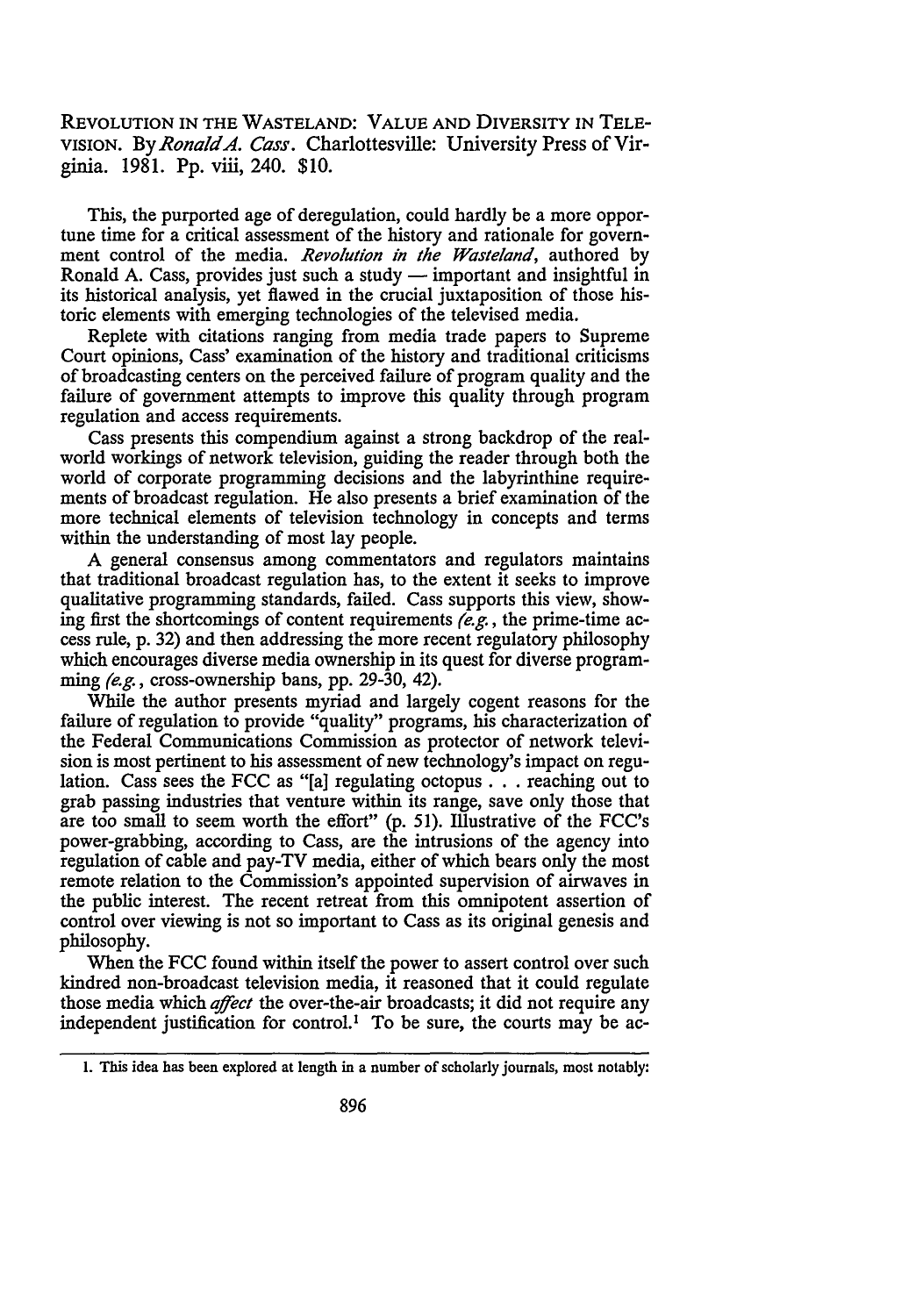cused of — at the least — complicity in this *carte blanche* approach to media regulation. Retreating into the familiar mantra of "public interest," the courts have generally supported the FCC's protectionist policies when dealing with intrusion by the new technologies into traditional broadcast turf. Cass never ascribes blame for this judicial following of FCC assertions. Rather, he implies that judicial acquiescence results from confusion over new technologies and reluctance to undertake an independent evaluation of the propriety of regulation. Nor is Congress ready to take the initiative; Cass finds Capitol Hill stymied by "logrolling" and apathy (pp. 37-55).

But the tide of regulation has apparently turned. Cass credits the courts with finally causing the FCC to face up to inherent limits on its authority (pp. 90-91). The consequences of this administrative retreat, however, have only begun to emerge.

"Freed now from the more constraining FCC rules," writes Cass, "cable television should do much to provide the amount of programming desired by the public" (p. 92). Contrary to the failed assertions of broadcasters that pay-TV should be used only to fill gaps in the diversity of broadcast programming *(e.g.,* through arts programming and more sports events) (pp. 94- 99), Cass sees the mere presence of more televised entities as supportive of value and diversity in programming.

The FCC itself has, for several years, advocated a proliferation of voices as a means of improving the quality of broadcast media,2 so Cass' conclusion is less than remarkable. But even if one accepts his assertion that FCC control has been an historic protector of traditional broadcasters' interests (and consequent damper on diverse programming), this ongoing realignment will not necessarily loosen the networks' traditional grip on televised programming. Wholly unaddressed are the potentially radical changes proposed from within the FCC itself.<sup>3</sup>

It is at this juncture that Cass presents his approach to the more passive of the new technologies: videodiscs and tape cassettes. Seeing these viewer-controlled entities as the first real competition for television *use (vis*  a *vis* choice among programs), Cass concludes, rather unremarkably, that these new entries into the programming market are the first to be fully free from regulatory control (p. 139). Neither, one imagines, could the regulatory tentacles of the FCC reach Pac-Man or home computers, but there remains serious doubt that these competing uses do much to enhance programming's diversity.

Not coincidentally, tape and disc reproductions provide less direct com-

3. *See* Fowler & Brenner, *A Marketplace Approach lo Broadcast Regulation,* 60 TEXAS L. REv. 207 (1982) (FCC Chairman arguing, in part, for elimination of government regulation of programming, the reallocation of broadcast frequencies by lottery or auction, and assessment of "spectrum license fees" for frequency use).

Cbazen & Ross, *Federal Regulation of Cable Television: The Visible Hand,* 83 HARV. L. REV. 1820 (1970); Price, *Requiem for the Wired Nation: Cable Rulemaking al the FCC,* 61 VA. L. REV. 541 {1975).

<sup>2.</sup> Examples of this policy include new restrictions on cross-ownership of television stations by newspapers or other media outlets in the same city, the new low-power TV stations to encourage community programming within a several-mile area, and support of "public TV," most notably through special regulations affecting only the educational Public Broadcasting Service stations.